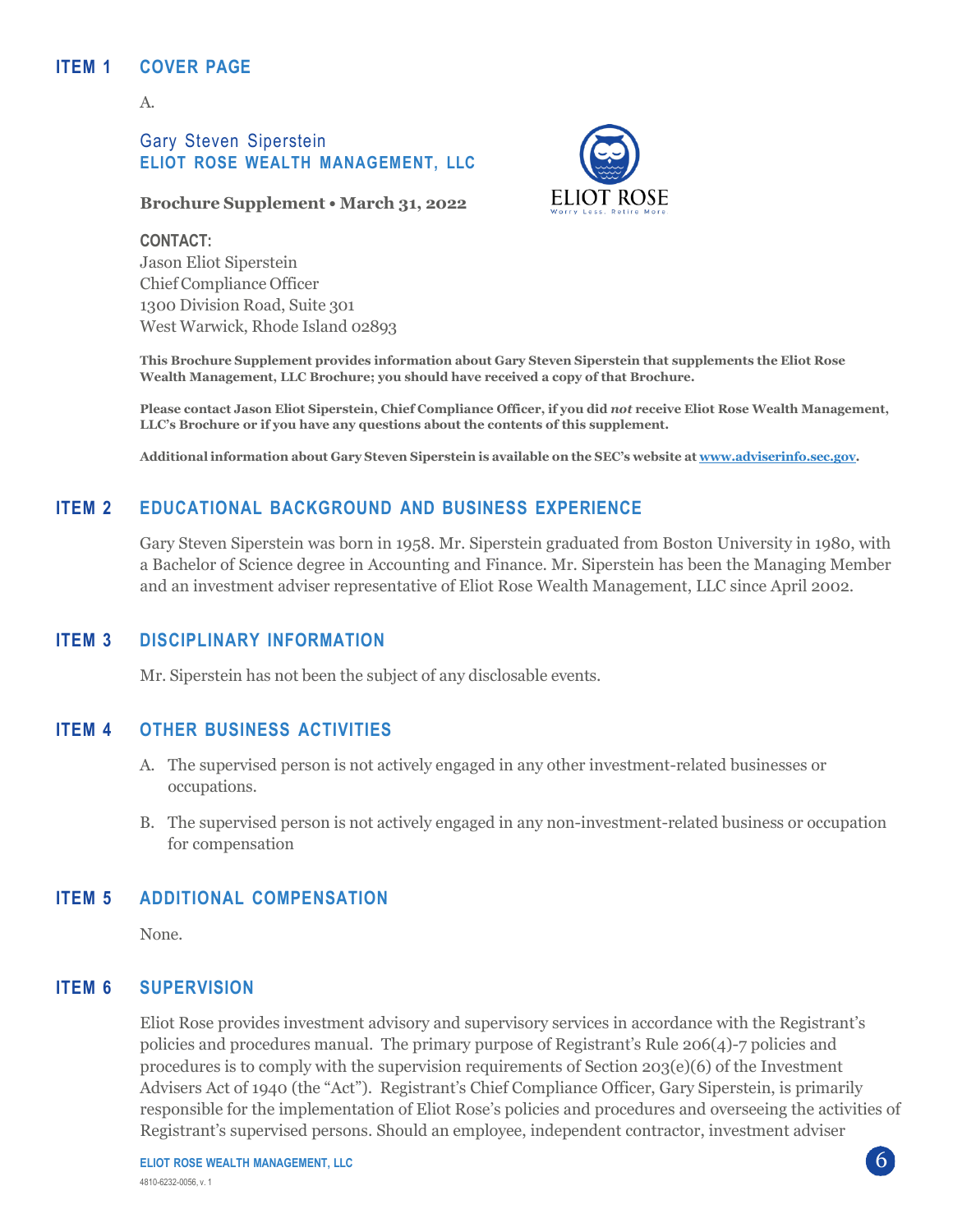representative, or solicitor of Registrant have any questions regarding the applicability/relevance of the Act, the Rules thereunder, any section thereof, or any section of the policies and procedures, he/she should address those questions with the Chief Compliance Officer. Should a client have any questions regarding Registrant's supervision or compliance practices, please contact Mr. Siperstein at (401) 588- 5101.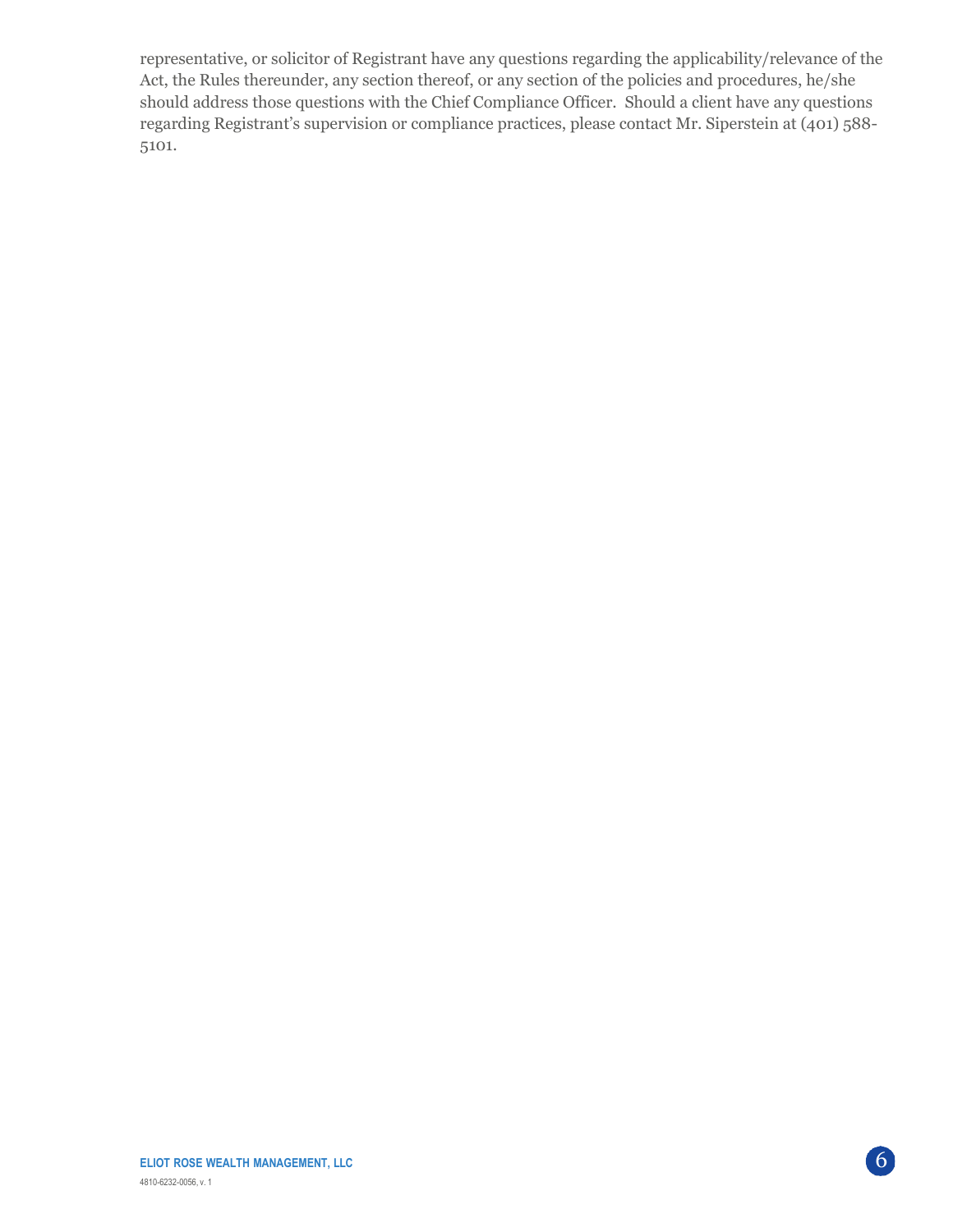# **ITEM 1 COVER PAGE**

A.

# Jason Eliot Siperstein **ELIOT ROSE WEALTH MANAGEMENT, LLC**

#### **Brochure Supplement • March 31, 2022**

**CONTACT:** Jason Eliot Siperstein Chief Compliance Officer 1300 Division Road, Suite 301 West Warwick, Rhode Island 02893



**This Brochure Supplement provides information about Jason Eliot Siperstein that supplements the Eliot Rose Wealth Management, LLC Brochure; you should have received a copy of that Brochure.**

Please contact Jason Eliot Siperstein, Chief Compliance Officer, if you did not receive Eliot Rose Wealth Management, **LLC's Brochure or if you have any questions about the contents of this supplement.**

**Additional information about Jason Eliot Siperstein is available on the SEC's website at [www.adviserinfo.sec.gov.](http://www.adviserinfo.sec.gov/)**

# **ITEM 2 EDUCATIONAL BACKGROUND AND BUSINESS EXPERIENCE**

Jason Eliot Siperstein was born in 1985. Mr. Siperstein graduated from Emory University in 2007, with a Bachelor of Arts degree in Consulting and Venture Management. Mr. Siperstein has served as Eliot Rose Wealth Management, LLC's Chief Compliance Officer since June 2019, and has been an investment adviser representative of Eliot Rose Wealth Management, LLC since April 2011. From September 2007 through October 2009, Mr. Siperstein was a Compensation Analyst with Watson Wyatt and from October 2009 through August 2010, Mr. Siperstein was a Wealth Manager with Laidlaw & Co. (UK) Ltd. From September 2010 through March 2011, Mr. Siperstein was a Consultant with Influx.

Mr. Siperstein has been a CFA® Charter Holder since September 2014. CFA® designates an international professional certificate that is offered by the CFA Institute.

The Chartered Financial Analyst (CFA) charter is a globally respected, graduate-level investment credential established in 1962 and awarded by CFA Institute — the largest global association of investment professionals.

There are currently more than 170,000 CFA charter holders working in 170 countries. To earn the CFA charter, candidates must: (1) pass three sequential, six-hour examinations; (2) have at least four years of qualified professional investment experience; (3) join CFA Institute as members; and (4) commit to abide by, and annually reaffirm, their adherence to the CFA Institute Code of Ethics and Standards of Professional Conduct.

#### **HIGH ETHICAL STANDARDS**

The CFA Institute Code of Ethics and Standards of Professional Conduct, enforced through an active professional conduct program, require CFA charter holders to:

- Place their clients' interests ahead of their own
- Maintain independence and objectivity
- Act with integrity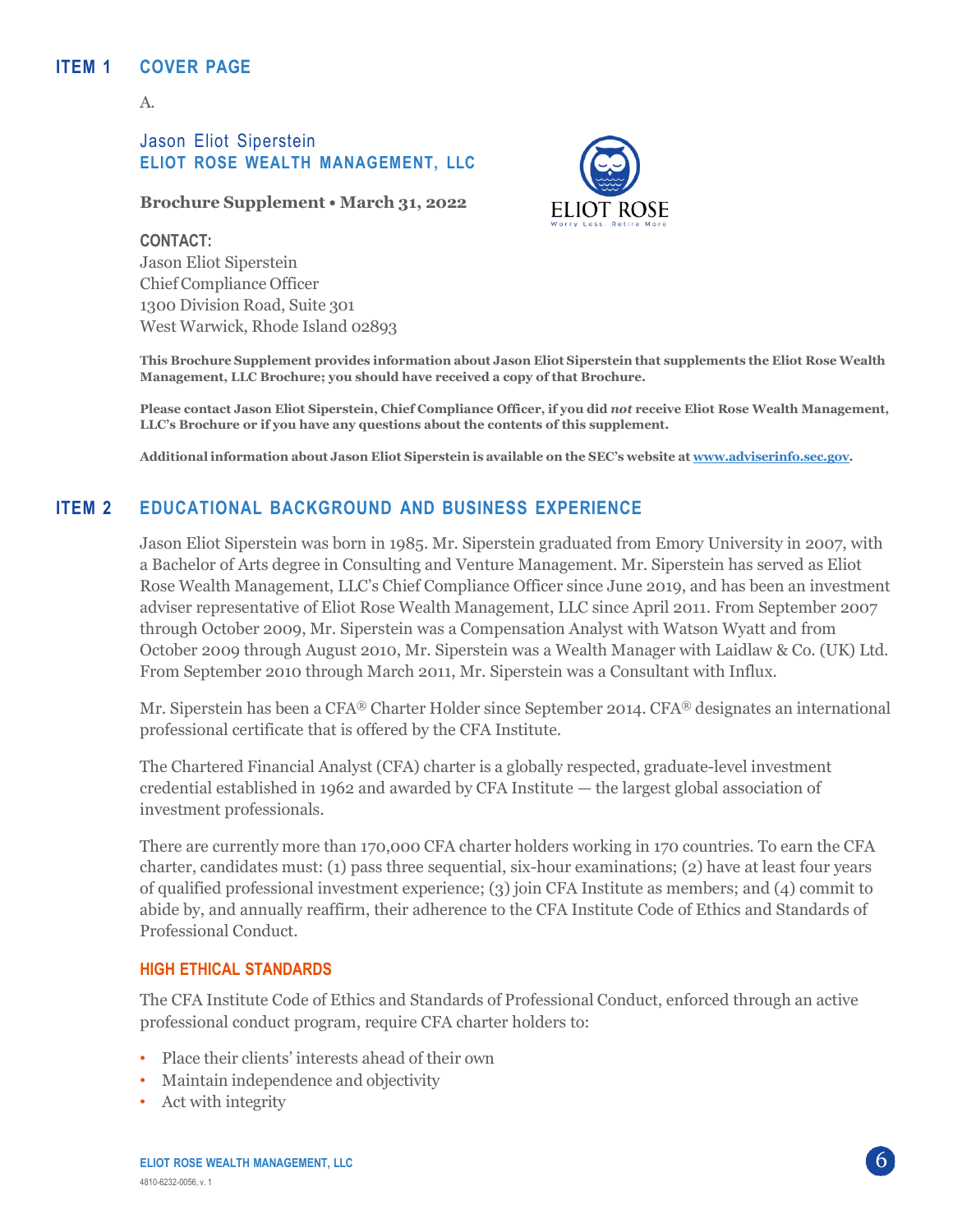- Maintain and improve their professional competence
- Disclose conflicts of interest and legal matters

# **COMPREHENSIVE AND CURRENT KNOWLEDGE**

The CFA Program curriculum provides a comprehensive framework of knowledge for investment decision making and is firmly grounded in the knowledge and skills used every day in the investment profession. The three levels of the CFA Program test a proficiency with a wide range of fundamental and advanced investment topics, including ethical and professional standards, fixed-income and equity analysis, alternative and derivative investments, economics, financial reporting standards, portfolio management, and wealth planning.

The CFA Program curriculum is updated every year by experts from around the world to ensure that candidates learn the most relevant and practical new tools, ideas, and investment and wealth management skills to reflect the dynamic and complex nature of the profession.

Mr. Siperstein has been a CERTIFIED FINANCIAL PLANNER™ since March of 2015.

Mr. Siperstein is certified for financial planning services in the United States by Certified Financial Planner Board of Standards, Inc. ("CFP Board"). Therefore, he may refer to himself as a CERTIFIED FINANCIAL PLANNER™ professional or a CFP® professional, and he may use these and CFP Board's other certification marks (the "CFP Board Certification Marks"). The CFP® certification is voluntary. No federal or state law or regulation requires financial planners to hold the CFP® certification. You may find more information about the CFP® certification at [www.cfp.net.](https://protect-us.mimecast.com/s/1HBOCqxoRqf1V6k3tXIH3k?domain=nam04.safelinks.protection.outlook.com)

CFP® professionals have met CFP Board's high standards for education, examination, experience, and ethics. To become a CFP® professional, an individual must fulfill the following requirements:

**Education** – Earn a bachelor's degree or higher from an accredited college or university and complete CFP Board-approved coursework at a college or university through a CFP Board Registered Program. The coursework covers the financial planning subject areas CFP Board has determined are necessary for the competent and professional delivery of financial planning services, as well as a comprehensive financial plan development capstone course. A candidate may satisfy some of the coursework requirement through other qualifying credentials.

**Examination** – Pass the comprehensive CFP® Certification Examination. The examination is designed to assess an individual's ability to integrate and apply a broad base of financial planning knowledge in the context of real-life financial planning situations.

**Experience** – Complete 6,000 hours of professional experience related to the personal financial planning process, or 4,000 hours of apprenticeship experience that meets additional requirements.

**Ethics** – Satisfy the Fitness Standards for Candidates for CFP® Certification and Former CFP® Professionals Seeking Reinstatement and agree to be bound by CFP Board's Code of Ethics and Standards of Conduct ("Code and Standards"), which sets forth the ethical and practice standards for CFP® professionals.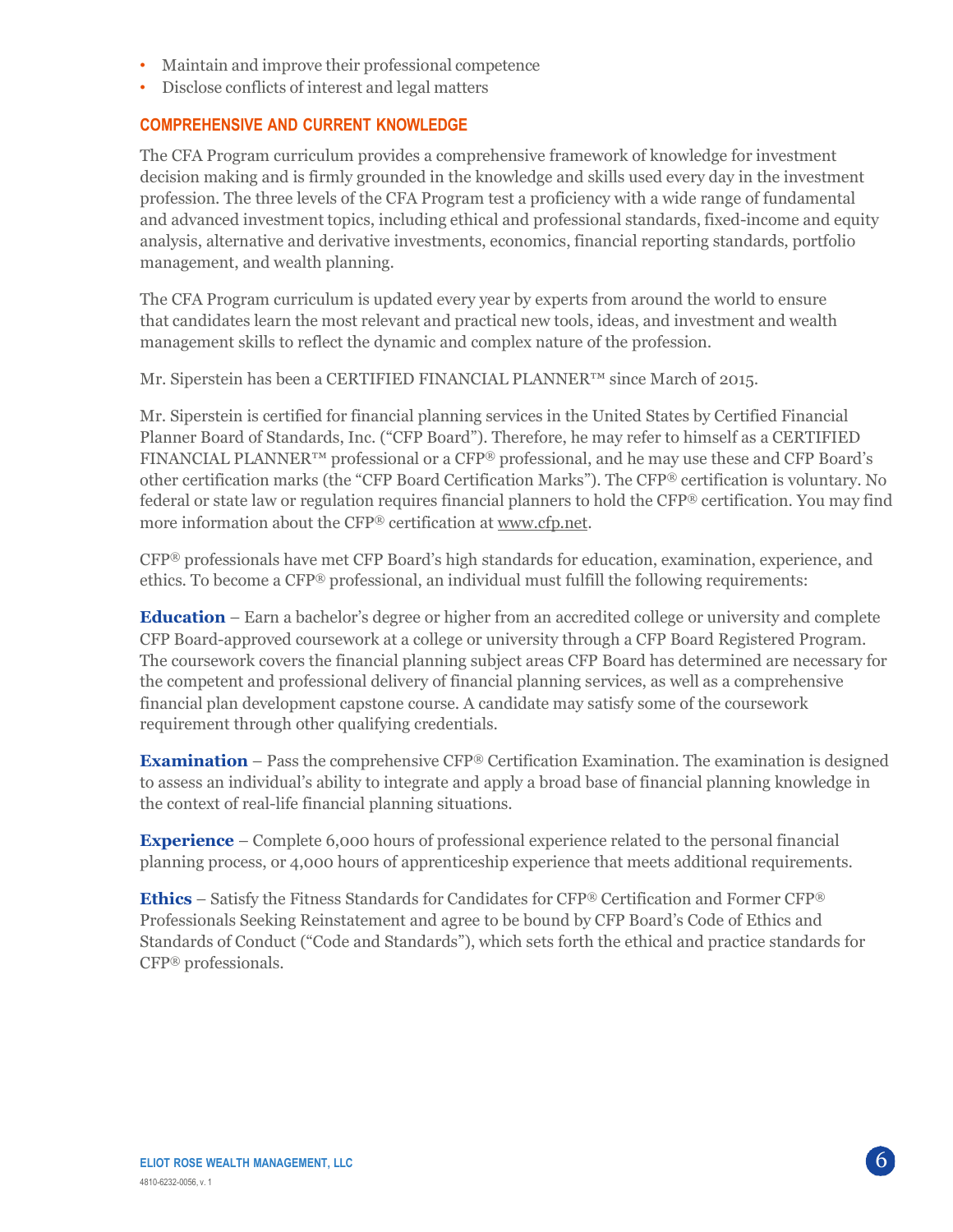Individuals who become certified must complete the following ongoing education and ethics requirements to remain certified and maintain the right to continue to use the CFP Board Certification Marks:

**Ethics** – Commit to complying with CFP Board's Code and Standards. This includes a commitment to CFP Board, as part of the certification, to act as a fiduciary, and therefore, act in the best interests of the client, at all times when providing financial advice and financial planning. CFP Board may sanction a CFP® professional who does not abide by this commitment, but CFP Board does not guarantee a CFP® professional's services. A client who seeks a similar commitment should obtain a written engagement that includes a fiduciary obligation to the client.

**Continuing Education** – Complete 30 hours of continuing education every two years to maintain competence, demonstrate specified levels of knowledge, skills, and abilities, and keep up with developments in financial planning. Two of the hours must address the Code and Standards.

Mr. Siperstein holds the Retirement Management Analyst (RMA®). The Retirement Management Analyst (RMA®) designation is a rigorous educational and ethics training curriculum that teaches financial advisors the RIIA Advisory Process to provide successful retirement income solutions to clients. The RMA® designation is focused specifically on key concepts and practical applications of retirement income planning and management, as well as the construction of portfolios to support retirement income. It does not cover the basics of retirement rules (IRAs, employer plans, etc.) or investments and other retirement income products and services that are covered in many other traditional venues. On completion of course work an exam must be passed and twenty hours of continuing education annually are required. The RMA® designation is the only designation to focus specifically on providing retirement income planning and management starting with the broad context of understanding the client's needs, human capital, social capital, as well as financial capital.

### **ITEM 3 DISCIPLINARY INFORMATION**

Mr. Siperstein has not been the subject of any disclosable events.

### **ITEM 4 OTHER BUSINESS ACTIVITIES**

- A. The supervised person is not actively engaged in any other investment-related businesses or occupations.
- B. The supervised person is not actively engaged in any non-investment-related business or occupation for compensation

#### **ITEM 5 ADDITIONAL COMPENSATION**

None.

#### **ITEM 6 SUPERVISION**

Eliot Rose provides investment advisory and supervisory services in accordance with the Registrant's policies and procedures manual. The primary purpose of Registrant's Rule 206(4)-7 policies and procedures is to comply with the supervision requirements of Section 203(e)(6) of the Investment